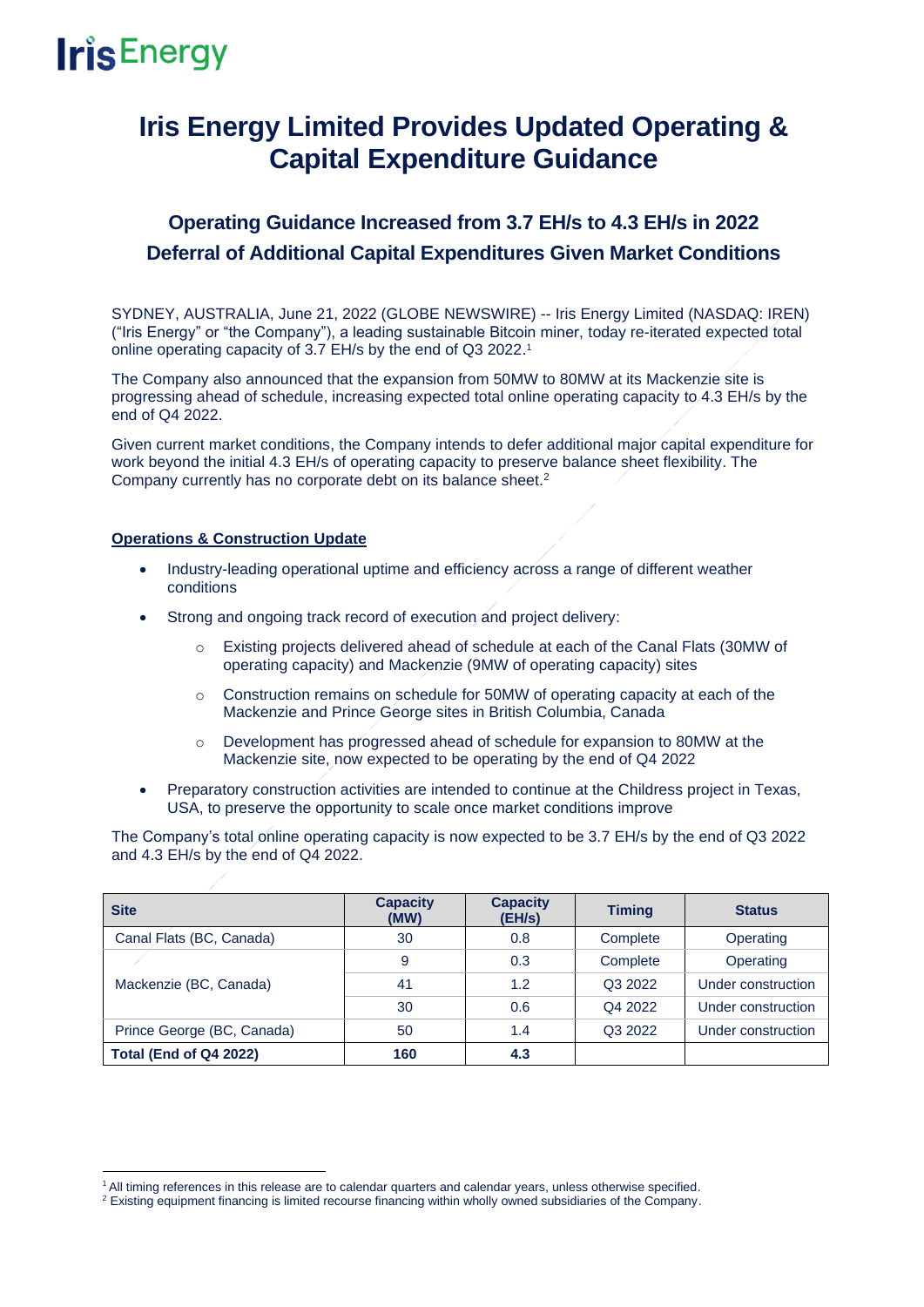### **Funding & Capital Expenditure Deferral**

The Company has explored multiple financing options presented to it in recent months, and has determined that maintaining balance sheet flexibility is prudent having regard to market conditions and available financing terms.

As market conditions have deteriorated, the Company continues to believe this is the prudent approach. As a result, the Company expects to defer major additional capital expenditure until the current market uncertainty subsides and financing terms improve. The Company will continue to monitor funding markets closely, and if conditions become favorable, the Company expects to explore raising additional capital.

The Company has made \$130m of payments in respect of contracted miners above the initial 4.3 EH/s, which are subject to ongoing discussions. <sup>3</sup> The Company's planning and contractual arrangements have also mitigated material financial commitments to the broader buildout of Childress infrastructure beyond ongoing preparatory construction activities.

While the Company continues to target expansion of total operating capacity above 4.3 EH/s, such plans are expected to be delayed and the Company will continue to review such plans in light of evolving market conditions.

The Company expects to continue liquidating Bitcoin mining rewards on a daily basis, as has been the case since Iris Energy started mining Bitcoin in 2019, including when Bitcoin hit an all-time high of approximately \$68,000 in November 2021.

#### **Financial & Business Update**

As of May 31, 2022, the Company had approximately (preliminary unaudited)<sup>4</sup>:

- \$454m of total equity
- Nil corporate-level debt<sup>5</sup>
- \$93m of cash (after expected remaining capital expenditure to achieve the initial 4.3  $EH/s$ )<sup>6</sup>
- \$317m investment in miners & infrastructure expected in order to achieve the initial 4.3 EH/s<sup>7</sup>
- \$130m of payments in respect of contracted miners above the initial 4.3 EH/s
- $$19m$  of deposits and prepayments<sup>8</sup> with AEP for the 600MW high-voltage electrical connection at Childress

<sup>&</sup>lt;sup>3</sup> The timing and volume of any future deliveries in respect of the separate \$400m hardware purchase contract for miners in excess of the initial 4.3 EH/s are expected to be impacted, with upcoming payments under that contract not currently expected to be made. The Company can make no assurances as to the outcome of these discussions (including any impact on the Company's expansion plans or payments made under that contract).

<sup>&</sup>lt;sup>4</sup> The preliminary financial information as of May 31, 2022 included in this release is not subject to the same closing procedures as our unaudited quarterly financial results and has not been reviewed by our independent registered public accounting firm. The preliminary financial information included in this release does not represent a comprehensive statement of our financial results or financial position, and should not be viewed as a substitute for unaudited financial statements prepared in accordance with International Financial Reporting Standards. Accordingly, you should not place undue reliance on the preliminary financial information included in this release.

<sup>&</sup>lt;sup>5</sup> Existing equipment financing is limited recourse financing within wholly owned subsidiaries of the Company. Estimated balance outstanding under existing facilities is not anticipated to increase above \$109.4m (expected balance outstanding as of June 30, 2022) following anticipated drawdowns and scheduled amortization.

<sup>6</sup> \$118m cash balance as of May 31, 2022, less \$25m of expected remaining capital expenditure to achieve the initial 4.3 EH/s (net of anticipated additional drawdowns under existing equipment financing and anticipated sales tax refunds).

<sup>7</sup> Figure includes estimated remaining capital expenditure in relation to the initial 4.3 EH/s.

<sup>&</sup>lt;sup>8</sup> Up to approximately \$15.5m is refundable upon energization of the Childress project.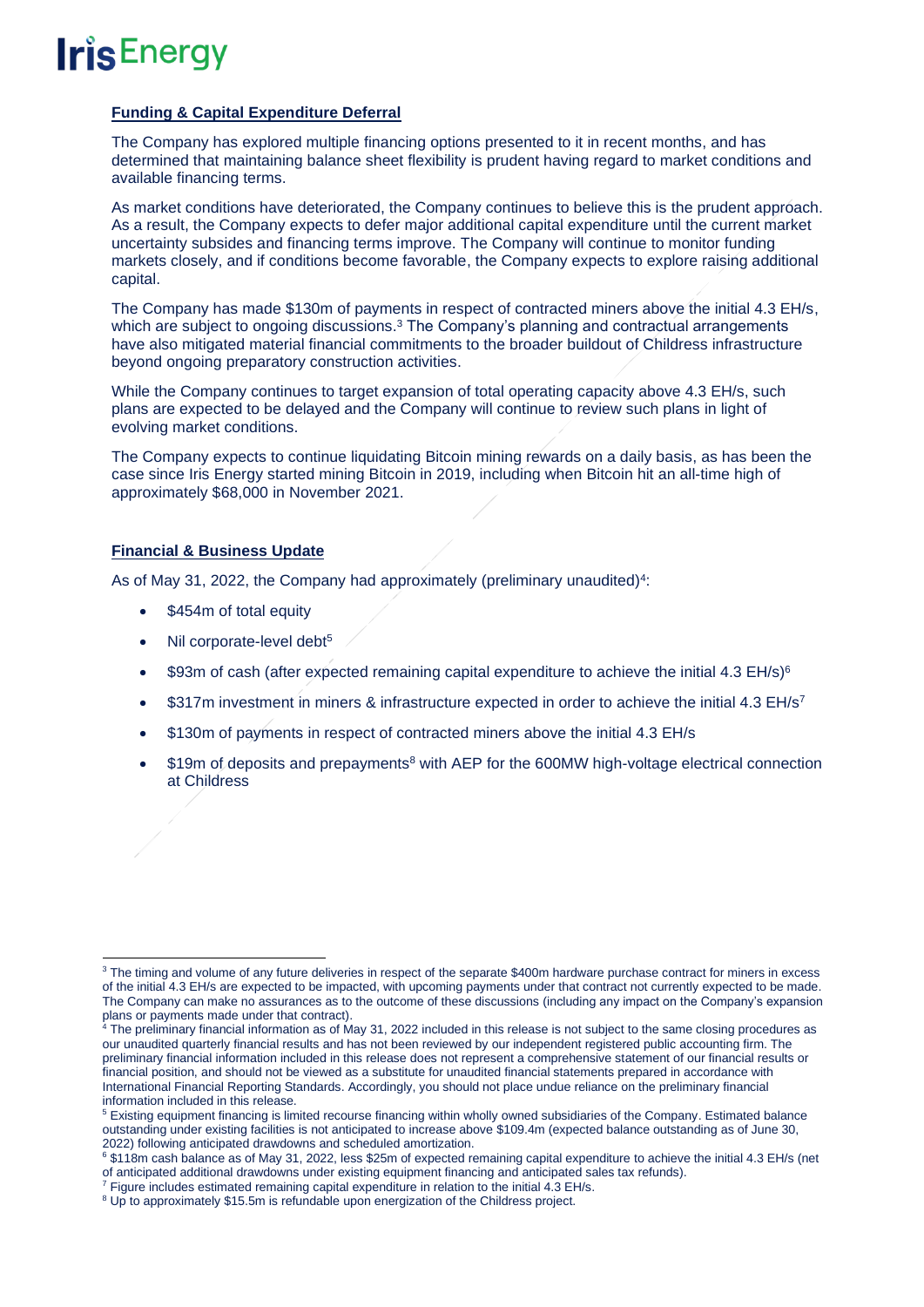Iris Energy's Co-Founder & Co-CEO, Daniel Roberts, said:

"While we believe the long-term value proposition of Bitcoin will continue to grow stronger, we are respectful of the current market environment.

We continue to be excited about the opportunities in front of us; the exceptional facilities we are building, our operational performance and the way our experienced global team continues to deliver project after project.

Now is the time to be circumspect, monitor the market closely and then continue our growth trajectory."

Iris Energy's President, Lindsay Ward, said:

"Following delivery of the first two projects ahead of schedule, the team has continued to keep construction and execution activities on track at Mackenzie and Prince George despite market volatility.

We look forward to commissioning the initial 50MW at each project by the end of Q3 2022 as planned, as well as accelerating the expansion to 80MW at Mackenzie by the end of Q4 2022.

We expect to continue work at Childress to preserve optionality going into 2023 for our 600MW project in Texas."

### **About Iris Energy**

Iris Energy is a sustainable Bitcoin mining company that supports local communities, as well as the decarbonization of energy markets and the global Bitcoin network.

- Focus on low-cost renewables: Iris Energy targets markets with low-cost, excess and/or under-utilized renewable energy, and where the Company can support local communities
- Long-term security over infrastructure, land and power supply: Iris Energy builds, owns and operates its electrical infrastructure and proprietary data centers, providing longterm security and operational control over its assets
- Seasoned management team: Iris Energy's team has an impressive track record of success across energy, infrastructure, renewables, finance, digital assets and data centers with cumulative experience in delivering >\$25bn in energy and infrastructure projects globally

### **Forward-Looking Statements**

This press release includes "forward-looking statements" within the meaning of the Private Securities Litigation Reform Act of 1995. Forward-looking statements generally relate to future events or Iris Energy's future financial or operating performance. For example, forwardlooking statements include but are not limited to the expected increase in the Company's power capacity and operating capacity, the Company's business plan, the Company's capital raising plans, the Company's anticipated capital expenditures and additional borrowings, the impact of discussions with Bitmain Technologies Limited regarding the Company's hardware purchase contract for additional miners, and the expected schedule for commencing and/or expanding operations at the Company's sites. In some cases, you can identify forwardlooking statements by terminology such as "anticipate," "believe," "may," "can," "should," "could," "might," "plan," "possible," "project," "strive," "budget," "forecast," "expect," "intend," "target", "will," "estimate," "predict," "potential," "continue," "scheduled" or the negatives of these terms or variations of them or similar terminology, but the absence of these words does not mean that statement is not forward-looking. Such forward-looking statements are subject to risks, uncertainties, and other factors which could cause actual results to differ materially from those expressed or implied by such forward looking statements. In addition, any statements or information that refer to expectations, beliefs, plans, projections, objectives, performance or other characterizations of future events or circumstances, including any underlying assumptions, are forward-looking.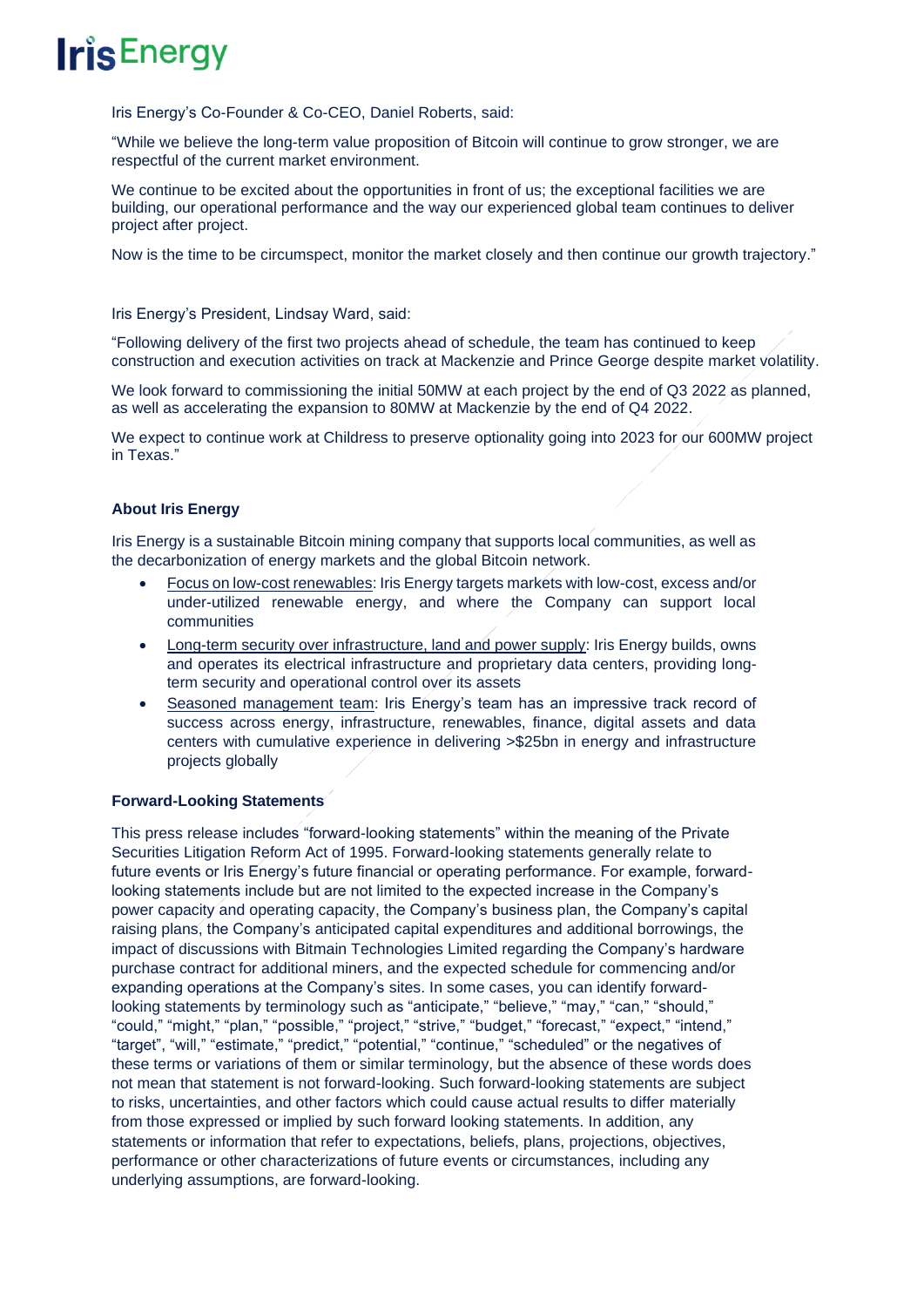These forward-looking statements are based on management's current expectations and beliefs. These statements are neither promises nor guarantees, but involve known and unknown risks, uncertainties and other important factors that may cause Iris Energy's actual results, performance or achievements to be materially different from any future results, performance or achievements expressed or implied by the forward-looking statements, including, but not limited to: Iris Energy's limited operating history with operating losses; electricity outage, limitation of electricity supply or increase in electricity costs; long term outage or limitation of the internet connection at Iris Energy's sites; any critical failure of key electrical or data center equipment; serial defects or underperformance with respect to Iris Energy's equipment; failure of suppliers to perform under the relevant supply contracts for equipment that has already been procured which may delay Iris Energy's expansion plans; supply chain and logistics issues for Iris Energy or Iris Energy's suppliers; cancellation or withdrawal of required operating and other permits and licenses; customary risks in developing greenfield infrastructure projects; Iris Energy's evolving business model and strategy; Iris Energy's ability to successfully manage its growth; Iris Energy's ability to raise additional financing (whether because of the conditions of the markets, Iris Energy's financial condition or otherwise) on a timely basis, or at all, which could adversely impact the Company's ability to meet its capital commitments (including payments due under its hardware purchase contracts with Bitmain Technologies Limited) and the Company's growth plans; failure to make payments under any hardware purchase contract with Bitmain on a timely basis could result in liquidated damages or other claims against Iris Energy, any of which could result in a loss of all or a portion of any prepayments or deposits made under the relevant contract or other liabilities in respect of the relevant contract, and could also result in Iris Energy not receiving certain discounts under the relevant contract or receiving the relevant hardware at all, any of which could adversely impact its business, operating expansion plans, financial condition, cash flows and results of operations; the terms of any additional financing, which could be less favorable or require Iris Energy to comply with more onerous covenants or restrictions, any of which could restrict its business operations and adversely impact its financial condition, cash flows and results of operations; competition; Bitcoin prices, which could adversely impact its financial condition, cash flows and results of operations, as well as its ability to raise additional financing; risks related to health pandemics including those of COVID-19; changes in regulation of digital assets; and other important factors discussed under the caption "Risk Factors" in Iris Energy's final prospectus filed pursuant to Rule 424(b)(4) with the SEC on November 18, 2021 , as such factors may be updated from time to time in its other filings with the SEC, accessible on the SEC's website at [www.sec.gov](http://www.sec.gov/) and the Investor Relations section of Iris Energy's website at [https://investors.irisenergy.co.](https://investors.irisenergy.co/)

These and other important factors could cause actual results to differ materially from those indicated by the forward-looking statements made in this press release. Any forward-looking statement that Iris Energy makes in this press release speaks only as of the date of such statement. Except as required by law, Iris Energy disclaims any obligation to update or revise, or to publicly announce any update or revision to, any of the forward-looking statements, whether as a result of new information, future events or otherwise.

#### **Contacts**

### **Media** Jon Snowball **Domestique** +61 477 946 068

**Investors**  Kane Doyle Iris Energy